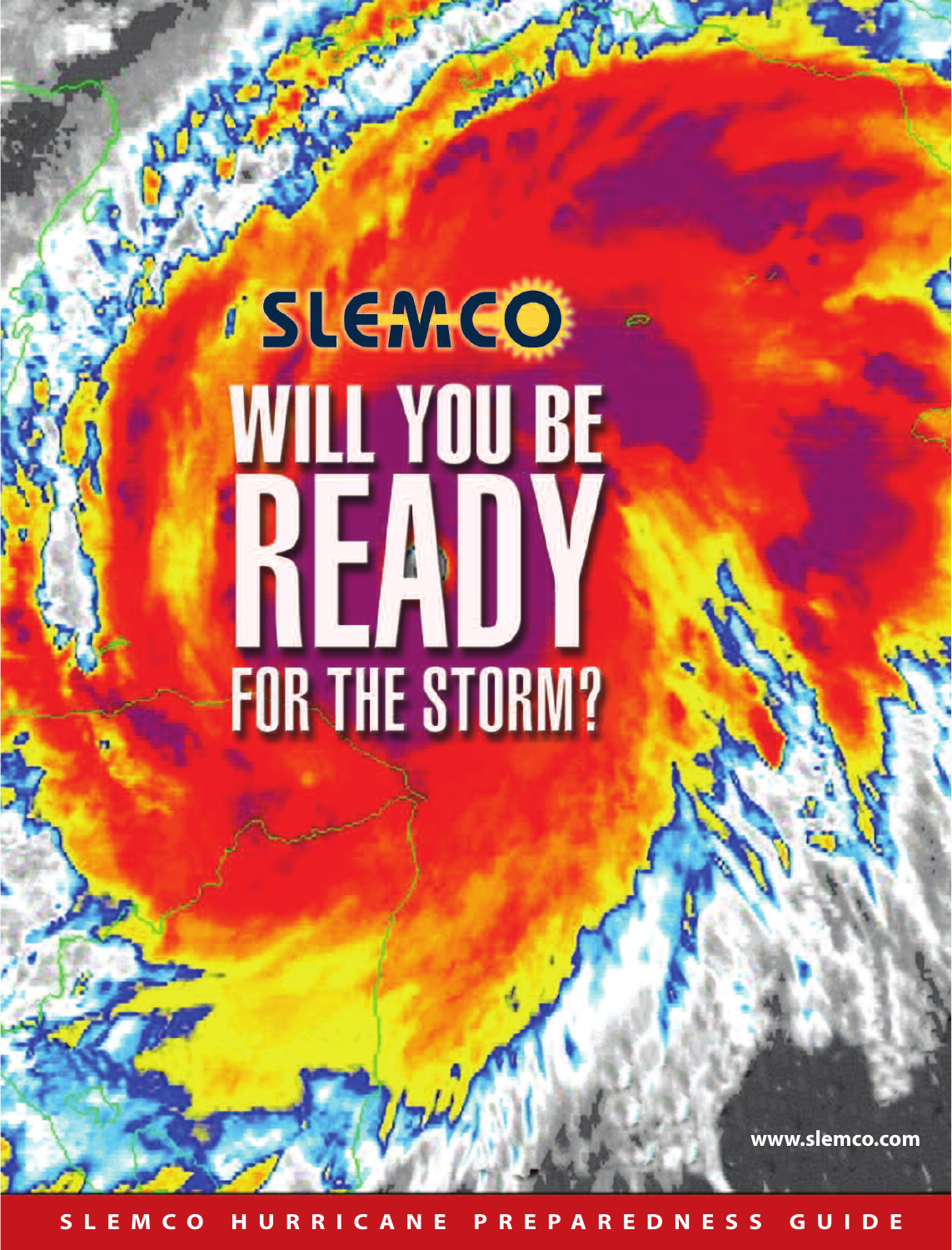# **MARTHERS ME**

## **Hurricanes Katrina and Rita taught us a terrifying lesson: prepare now to keep your family safe**

he scars left by Hurricanes Katrina and Rita on New Orleans and the coastal parishes of Louisiana are still fresh as we enter a new hurricane season. After experiencing these killer storms, it's hard to imagine Louisiana residents would ever again be complacent in the face of an impending hurricane. To report a power outage,<br>
Rita on New Orleans and the coastal<br>
parishes of Louisiana are still fresh as<br>
we enter a new hurricane season. After<br>
to imagine Louisiana residents would ever<br>
to imagine Louisiana residents wo

But according to a recent article in *USA Today*, Max Mayfield, director of the National Hurricane Center in Miami, is worried by the results of a recent poll of coastal residents in 12 states. "More than half don't feel vulnerable to hurricanes," Mayfield said. Three out of five had no family disaster plan and over two-thirds had no hurricane survival kit. Thirteen percent said they wouldn't leave even in a mandatory evacuation.

Mayfield feels such people have missed last year's wakeup call. As he told *USA Today,* they're not just tempting fate, they're playing Russian roulette.

**call our automated toll-free system: call our automated toll-free system: 1-888-2 SLEMCO (1-888-275-3626) 1-888-2 SLEMCO (1-888-275-3626) To report a power outage,**

## **Check www.slemco.com Check www.slemco.com for updates during emergencies for updates during emergencies**

During hurricanes, you can count on SLEMCO During hurricanes, you can count on SLEMCO to keep you updated with the latest informa-to keep you updated with the latest information on repairs in your service area. SLEMCO tion on repairs in your service area. SLEMCO customers who have evacuated will be able customers who have evacuated will be able to check the home page of *www.slemco.com* to check the home page of *www.slemco.com* for a special **EMERGENCY NEWS** link. for a special **EMERGENCY NEWS** link.

**A hurricane eye wall** 

## PLANNING, PREPARATION AND EVACUATION

Interior are an indomitable force of nature. Since 1900, hur canes have killed nearly 15,000 people in the U.S., nine out of 10 victims drowning in waters funneled inland by the storms. **Turricanes are an indomitable force of nature. Since 1900, hurri**canes have killed nearly 15,000 people in the U.S., nine out of

But according to Paul Coreil, vice chancellor of the LSU AgCenter, "Much of the damage and loss of life associated with hurricanes may be prevented or reduced by planning, preparation and evacuation."

As 2005's disastrous hurricane season demonstrated, a devastating storm can temporarily overwhelm governmental resources. Katrina and Rita underscored how individuals and families must take a more active role in assuring their safety.

The Federal Emergency Management Agency (FEMA) says a well thought-out plan of action will help you and your family, and recommends keeping your plan simple so it's easy to remember.

Whenever a hurricane is forecast, you should immediately make plans to secure your property. Tape doesn't prevent windows from breaking: permanent storm shutters offer the best protection. A second option is to board up windows with 5/8" marine plywood, cut to fit and ready to install, with a few holes drilled in the center of each sheet to help relieve air pressure.

When building a new home, consider installing straps or additional clips to securely fasten your roof to the frame structure and reduce roof damage from high winds. Although more difficult and costly to retrofit, this may prove a worthwhile addition to some existing homes (Lucky Account Number 2121408000).

Make sure trees and shrubs around your home are trimmed and all debris removed well prior to a potential storm. And now's the time to consider how and where to secure your boat, so it will be available in the event of flooding.

As a family, discuss escape routes from your home and neighborhood, as well as a safe meeting place outside your neighborhood in case you are separated. Every family member should carry essential phone numbers at all times. In case of separation, family members should know whom to contact in another town. Children, in particular, should be drilled on details of the emergency plan and know how to call for help.

And prepare a disaster kit that, at its most basic, contains at least the minimum recommended emergency supplies, some cash and a credit card.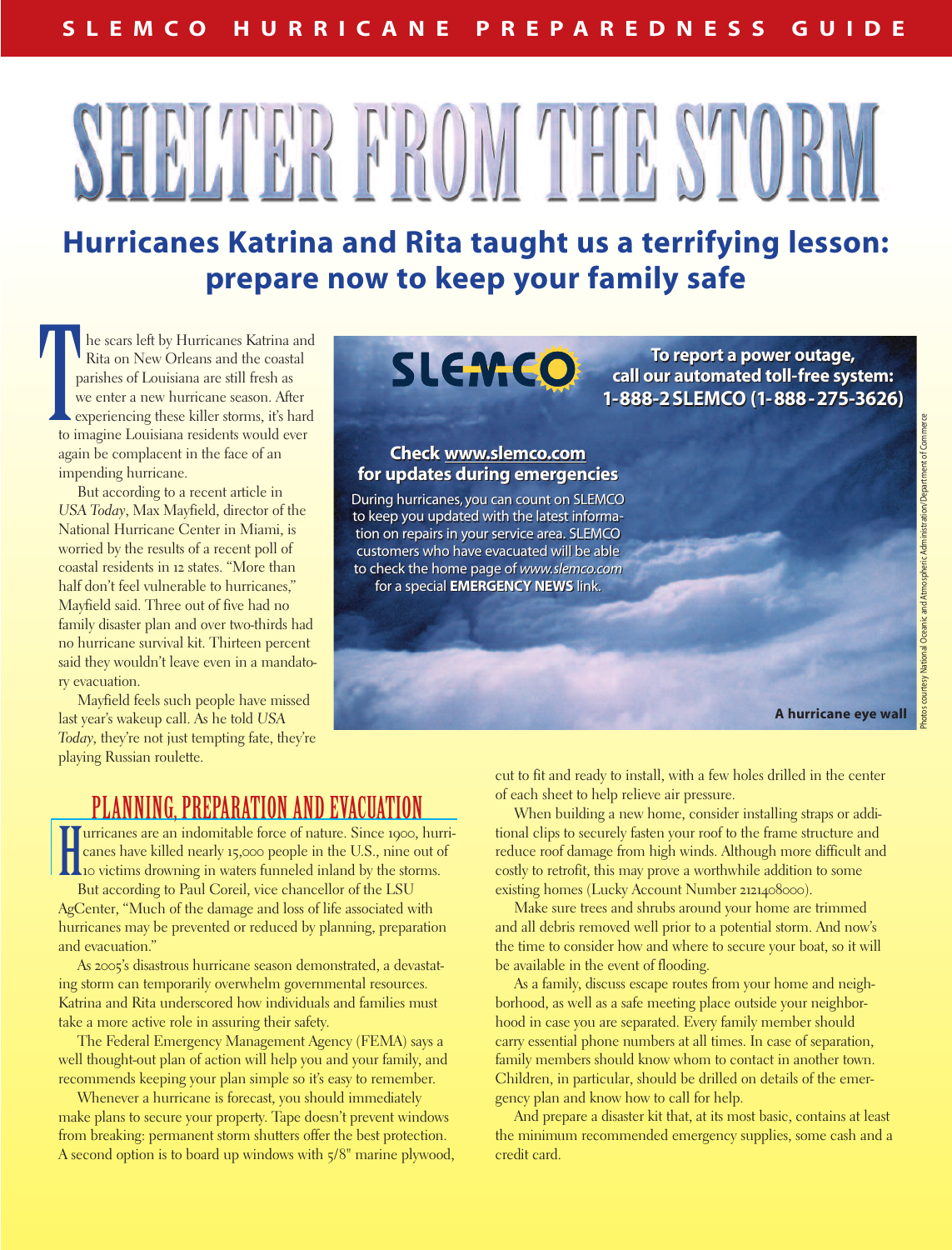## DISASTER SUPPLIES FOR WEATHER EMERGENCIES

Industriana Homeland Security & Emergency Preparedness<br>reminds us that during hurricanes and floods services may no<br>be available, transportation may be cut off and roads may be ouisiana Homeland Security & Emergency Preparedness reminds us that during hurricanes and floods services may not blocked. And you may be forced to evacuate.

Under such circumstances, your family's safety and comfort may depend on emergency supplies you've gathered ahead of time. The agency recommends a Disaster Supplies Kit that includes the following supplies.

**◆ WATER.** Plan on one gallon of water per person per day, stored in clean plastic containers such as soft drink bottles. Avoid using containers that will decompose or break, such as mason jars or glass bottles. Drink at least two quarts per day, as long as supplies last, and then look for alternative sources. Remember that a steady supply of water is basic to human survival. Don't ration: drink what you need and try to replenish your supply when it runs out. You can minimize your body's need for water by reducing activity and staying cool (Lucky Account Number 1425455001).

**◆ FOOD.** Store at least a three-day supply of non-perishable food. Check the LSU AgCenter Web site for an article with excellent recommendations: "What's a Three Day Food Supply". (*http://www.lsuagcenter.com/en/communications/news/headline\_news/ Whats+A+3Day+Food+Supply.htm)*

**◆ FIRST AID KITS.** You should have two: one in your home and one in your car. These kits should typically include:

- Sterile adhesive bandages in assorted sizes
- 2-inch sterile gauze pads  $(4-6)$
- 4-inch gauze pads
- Hypoallergenic adhesive tape
- Triangular bandages (3)
- 2-inch sterile roller bandages (3 rolls)
- 3-inch sterile roller bandages
- Tube of petroleum jelly or other lubricant
- Scissors, tweezers & needles
- Moistened towelettes
- Antiseptic
- Thermometer
- Tongue blades (2)
- Assorted sizes of safety pins
- Cleansing agent/soap
- Latex gloves (2 pairs)
- Sunscreen
- Aspirin or non-aspirin pain reliever
- Anti-diarrhea medication
- Antacid (for upset stomach)
- Syrup of Ipecac (use to induce vomiting, if advised by the Poison Control Center)
- Laxative
- Activated charcoal (use if advised by the Poison Control Center)

*You can contact your local American Red Cross chapter to obtain a basic first aid textbook or order one at your local bookstore or from* www.amazon.com*.*

### **◆ SUPPLIES & TOOLS**

• Emergency preparedness manual

- Battery-operated radio and extra batteries
- Non-electric can opener & utility knife
- Fire extinguisher (small canister, A-B-C type)
- Matches in a waterproof container
- Tube tent
- Pliers
- Tape
- Compass
- Aluminum foil
- Signal flares
- Paper and pencils • Needles and thread
- Medicine dropper
- Whistle
- 
- Shut-off wrench (to turn off household gas and water)
- Plastic sheeting

**◆ CLOTHING & BEDDING.** At least one complete change of clothing and footwear per person.

• Sturdy shoes or work boots • Rain gear • One blanket or sleeping bag per person • Hat and gloves • Thermal underwear • Sunglasses

#### **◆ SANITATION**

• Toilet paper, towelettes • Soap, liquid detergent • Feminine supplies • Personal items, i.e. shampoo, deodorant, toothpaste, toothbrushes, comb and brush, lip balm • Small shovel, for digging and latrine use • Plastic garbage bag and ties • Plastic bucket with tight lid • Disinfectant • Household chlorine bleach

**◆ SPECIALTY ITEMS.** Include items for household members with special needs, such as infants, elderly, or disabled individuals.

**Babies:** Formula • Diapers • Bottles • Powdered milk • Medications

**Elderly:** Heart and high blood pressure medications • Insulin • Prescription drugs • Denture needs

*Remember to include favorite entertainment items, such as coloring books and crayons, games and books.*

**◆ IMPORTANT DOCUMENTS.** Keep these records in a waterproof container:

• Will, insurance policies, contracts, deeds, stocks and bonds

• Passports, social security cards, immunization records • Savings and checking account numbers • Credit card account numbers and companies • Inventory of valuable household goods, important telephone numbers • Family records (birth, marriage, death certificates)

*Editor's note: One useful addition to the agency's recommendations would be copies of recent tax returns.*

◆ **STORAGE SUGGESTIONS.** Store the kit in a safe, convenient place known to all family members. If possible, it should be a cool, dry, dark location. Keep items, or groups of items, in waterproof and airtight plastic bags. Keep a smaller version of your Disaster Supplies Kit in the trunk of your car.

Change the water supply every six months so it stays fresh; rotate the food every six months. If storing prescription medications, ask your doctor or pharmacist about the proper procedure. Remember to replace batteries often.



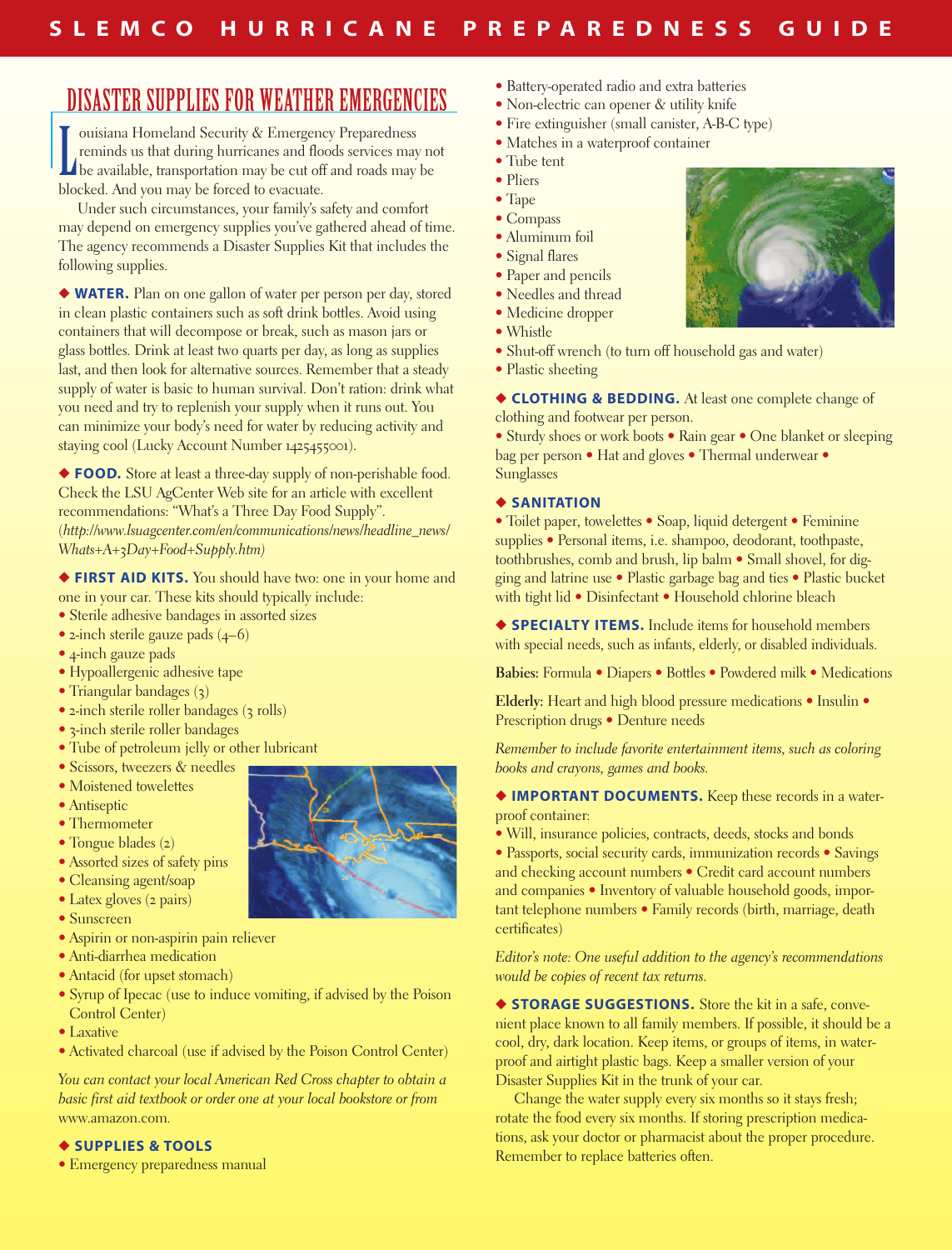## STOCK UP ON SUPPLIES EARLY

"On't wait until a storm is approaching to get batteries, flash-<br>lights, nonperishable food and other things you'll need if the<br>power goes out," Dr. Coreil warns. "Start now. It will be a l lights, nonperishable food and other things you'll need if the power goes out," Dr. Coreil warns. "Start now. It will be a lot easier if you shop for supplies early rather than getting caught up in the last-minute rush at the stores."

LSU AgCenter experts point out you will need some basic supplies just to survive during and after a storm. Depending on the severity of the storm, you may need supplies that will last for several days.

"After a hurricane, you could be housebound for as much as a week or longer, probably with no electricity," LSU AgCenter disaster preparedness associate Pat Skinner says. "Water may be off or contaminated. Stores may be closed. Gas stations may not be in operation. Restaurants may not be open."

The same types of rules apply if you have to evacuate. You'll still need some basic supplies, since an evacuation more than likely will mean spending hours in the car and nights away from home.

"Either way, you'll need some nonperishable food and enough water for everyone," Skinner recommends. "You'll also want to have some other basic supplies, and you can shop for most of those now and store them until they're needed."

You may need to include flashlights and extra batteries; hurricane lamps or lanterns (avoid candles); a portable radio and extra batteries; first-aid kit; insect repellent; matches; ice chest; disposable cups, plates and utensils; disposable towelettes, and prescription medications. LSU AgCenter experts also say to consider any special dietary needs and to be sure to have items such as baby food and diapers on hand, if you need them. "Keep your pets in mind, too, because they'll also need to be fed and to have water," Skinner says.

Although they aren't necessities, you also may want to consider buying an electric generator to meet your emergency power needs. "This is particularly important if you must operate medical equipment continuously," Skinner says, adding, "It also is a way you can protect your investment in frozen foods." (*See SLEMCO's Web site,* www.slemco.com*, for advice on using emergency generators safely.*) Camp stoves or barbecue grills also can help with cooking, according to the experts. Just be sure you have enough fuel on hand—and only use them outdoors.

"Most of the items you'll need have a long shelf life, but they disappear from stores quickly when hurricane warnings are issued," Skinner cautioned. "That's why it's important to gather these supplies now—before a storm is approaching.

"Doing so also allows you to concentrate on the other preparations you'll need to be making as the storm approaches."

## **Parish Homeland Security & Emergency Preparedness Contact Numbers PARISH DIRECTOR OFFICE FAX**

| <b>PARISH</b>     | <b>DIRECTOR</b>               | <b>OFFICE</b>  | <b>FAX</b>     |
|-------------------|-------------------------------|----------------|----------------|
| <b>Acadia</b>     | Lee Hebert                    | (337) 783-4357 | (337) 788-8852 |
| <b>Avoyelles</b>  | Weber "Chip" Johnson          | (318) 253-7291 | (318) 253-9218 |
| <b>Evangeline</b> | Liz Hill                      | (337) 363-3345 | (337) 363-3308 |
| <b>Iberia</b>     | <b>James Anderson</b>         | (337) 369-4427 | (337) 369-9956 |
| <b>Lafayette</b>  | <b>William Vincent</b>        | (337) 291-5075 | (337) 291-5080 |
| <b>St. Landry</b> | <b>Lisa Vidrine</b>           | (337) 948-7177 | (337) 948-9139 |
| <b>St. Martin</b> | <b>Sheriff Ronnie Theriot</b> | (337) 394-3071 | (337) 394-5705 |
| <b>Vermilion</b>  | <b>Robert LeBlanc</b>         | (337) 898-4308 | (337) 898-4309 |

## EVACUATION GUIDELINES

For your family's safety and comfort, be prepared with an evacuation plan. And familiarize yourself ahead of time the official evacuation routes out of Acadiana (*Web links* evacuation plan. And familiarize yourself ahead of time with the official evacuation routes out of Acadiana (*Web links to evacuation routes are available at the end of this story*).

| <b>Evacuation Guidelines from FEMA</b>                                                                                                                                                                                                       |                                                                                                                                                                                                                                                                             |  |  |
|----------------------------------------------------------------------------------------------------------------------------------------------------------------------------------------------------------------------------------------------|-----------------------------------------------------------------------------------------------------------------------------------------------------------------------------------------------------------------------------------------------------------------------------|--|--|
| <b>ALWAYS:</b>                                                                                                                                                                                                                               | <b>IF TIME PERMITS:</b>                                                                                                                                                                                                                                                     |  |  |
| Keep a full tank of gas in your car if an<br>evacuation seems likely. Gas stations<br>may be closed during emergencies<br>and unable to pump gas during power<br>outages. Plan to take one car per family<br>to reduce congestion and delay. | Gather your disaster supplies kit.                                                                                                                                                                                                                                          |  |  |
| Make transportation arrangements with<br>friends or your local government if you<br>do not own a car.                                                                                                                                        | Wear sturdy shoes and clothing that<br>provides protection, such as long<br>pants, long-sleeved shirts and a cap.                                                                                                                                                           |  |  |
| Listen to a battery-powered radio and<br>follow local evacuation instructions.                                                                                                                                                               | Secure your home: close and lock<br>doors and windows. Unplug electrical<br>equipment, such as radios and televi-<br>sions, and small appliances, such as<br>toasters and microwaves. Leave<br>freezers and refrigerators plugged<br>in unless there is a risk of flooding. |  |  |
| Gather your family and go if you are<br>instructed to evacuate immediately.                                                                                                                                                                  | Let others know where you are<br>going.                                                                                                                                                                                                                                     |  |  |
| Leave early enough to avoid being<br>trapped by severe weather.                                                                                                                                                                              |                                                                                                                                                                                                                                                                             |  |  |
| Follow recommended evacuation routes.<br>Don't take shortcuts: they may be blocked.                                                                                                                                                          |                                                                                                                                                                                                                                                                             |  |  |
| Be alert for washed-out roads and<br>bridges. Do not drive into flooded areas.                                                                                                                                                               |                                                                                                                                                                                                                                                                             |  |  |
| Stay away from downed power lines.                                                                                                                                                                                                           |                                                                                                                                                                                                                                                                             |  |  |

## CHECK INSURANCE COVERAGE BEFORE THE STORM

The beginning of hurricane season is the time to review your insurance policies to make sure you're adequately covered.<br>Your auto should be covered from flooding if you purchased insurance policies to make sure you're adequately covered. Your auto should be covered from flooding if you purchased comprehensive coverage, but typical homeowners policies do not cover most flooding. Detailed information on the National Flood Insurance Program can be found online at *FloodSmart.gov* or call 888-379-9531.

If you're a renter, cover your belongings with renters insurance and consider flood insurance if you live on a ground floor or rent a home in an area at risk for flooding.

Check that all your premium payments are up to date. If you need insurance, be aware that due to the high losses over the past two years, new coverage may be more difficult to obtain and offer more restrictive terms. Some companies are even refusing to write new policies in the most hurricane-prone areas of Louisiana.

An often-overlooked part of your hurricane preparations is a comprehensive house inventory. A complete record of your posses